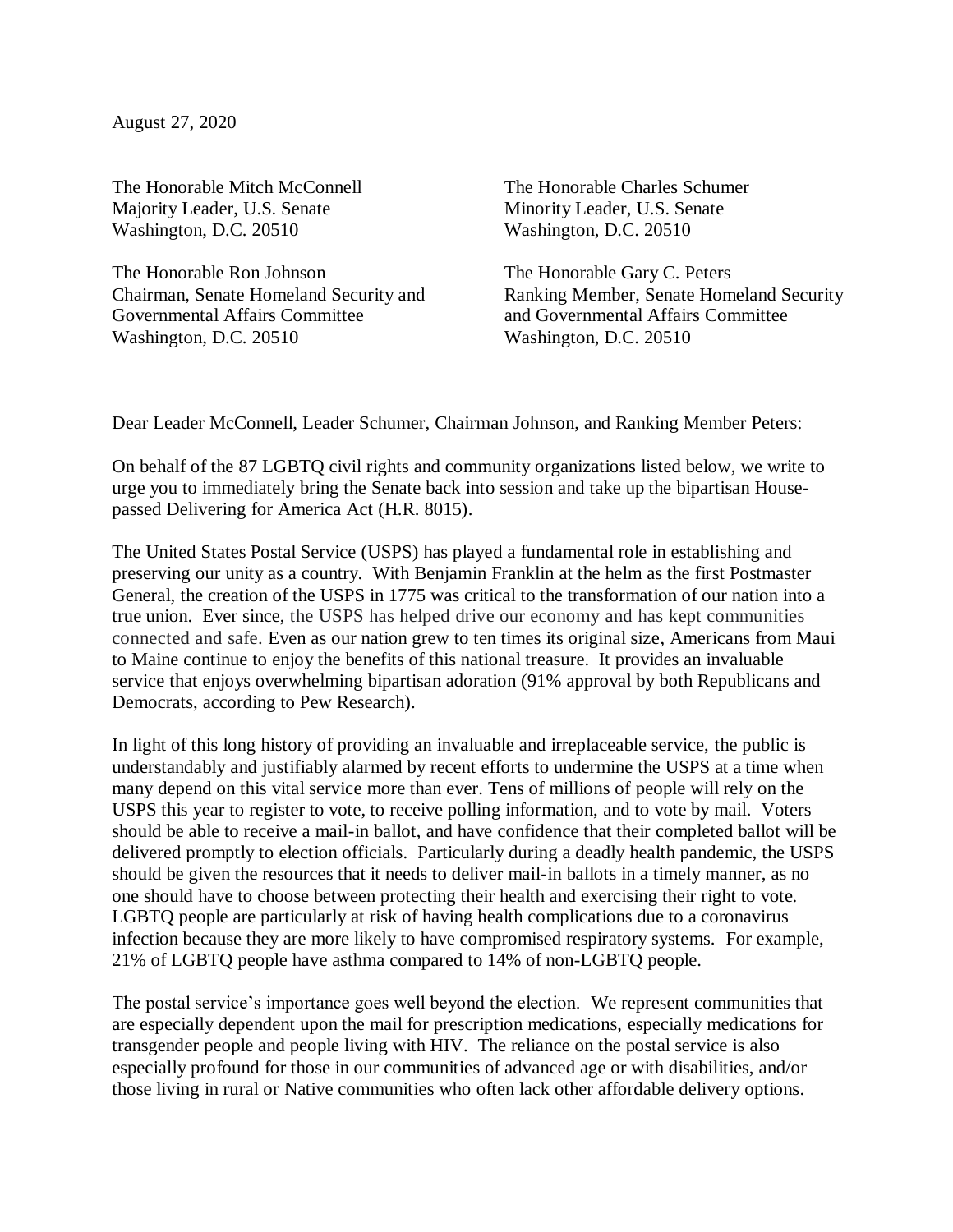There are nearly 4 million LGBTQ people living in rural America and 3 million LGBTQ people 50 years of age and older. It is no overstatement to say that the health and well-being of millions of people depends on a secure and reliable USPS.

To ensure that the USPS can continue to play the vital role it always has for our economy, our health, and our democracy, it is imperative that the Senate return to session and pass H.R. 8015, the Delivering for America Act. This is a bipartisan issue, and we urge you to exercise the leadership necessary to ensure the health and stability of this crucial institution.

Sincerely,

Advocates for Youth AIDS United Athlete Ally Center for Disability Rights Family Equality FORGE, Inc. GLMA: Health Professionals Advancing LGBTQ Equality Human Rights Campaign Lambda Legal Minority Veterans of America Modern Military Association of America Movement Advancement Project National Black Justice Coalition National Center for Transgender Equality National Equality Action Team (NEAT) National LGBT Cancer Network National LGBTQ Task Force Action Fund Out & Equal People For the American Way PFLAG National Planned Parenthood Action Fund PowerOn, a program of LGBT Technology Institute Pride at Work SAGE (Advocacy and Services for LGBT Elders) The Fenway Institute The Trevor Project TransFamily Support Services

State/Local Organizations Atlanta Pride Committee Bradbury-Sullivan LGBT Community Center Brooklyn Community Pride Center Center on Halsted Compass LGBTQ Community Center Equality California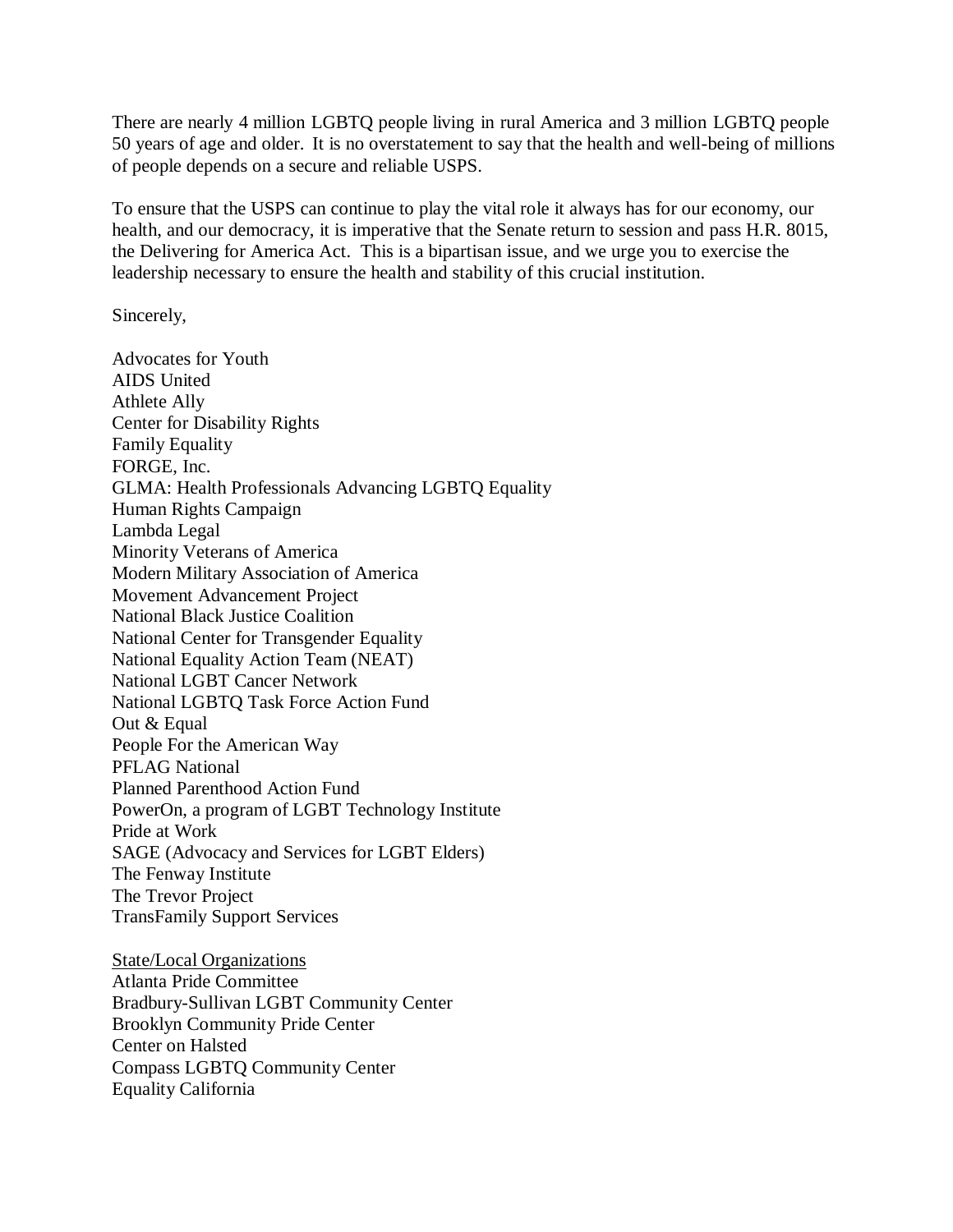Equality Community Center Equality North Carolina Four Corners Rainbow Youth Center Gay City: Seattle's LGBTQ Center GenderNexus Guilford Green Foundation & LGBTQ Center Howard Brown Health Hudson Valley LGBTQ Community Center, Inc. Identity, Inc. Jacksonville Area Sexual Minority Youth Network, Inc. (JASMYN) LGBTQ Center Orange County LGBT Center of Greater Reading LGBTQ Community Center of the Desert Los Angeles LGBT Center Mazzoni Center Newark LGBTQ Community Center North County (San Diego) LGBTQ Resource Center Oakland LGBTQ Community Center Oklahomans for Equality Dennis R Neill Equality Center one-n-ten Out Boulder County OutCenter of Southwest Michigan OutFront Kalamazoo OutNebraska **Perceptions** Pride Center of Staten Island Pride Center of the Capital Region Pride Center San Antonio Pride Community Center, Inc Pride Community Services Organization Rainbow Families Resource Center (Dallas, TX) Rockland County Pride Center Sacramento LGBT Community Center Seacoast Outright Shenandoah LGBTQ Center Silver State Equality-Nevada SOJOURN Stonewall Columbus The Center on Colfax The Gala Pride and Diversity Center The LGBT Center The LGBTQ+ Community Center of Southern Nevada The LOFT LGBT Center The Montrose Center The Pride Center at Equality Park